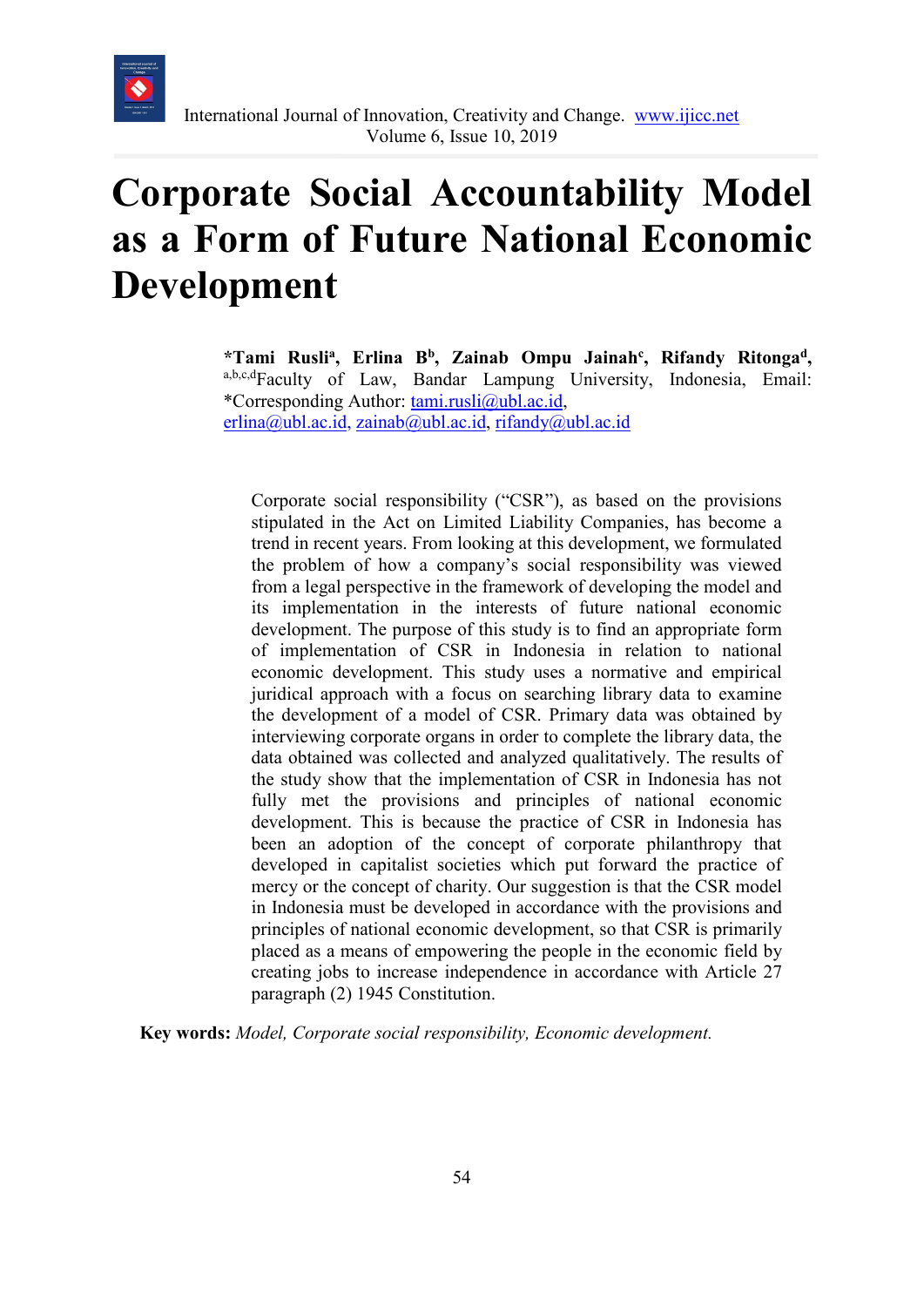

#### **Introduction**

If explored further, the regulation of *Corporate Social Responsibility* (CSR) in legislation, and more specifically in Act Number 40 of 2007 concerning Limited Liability Companies (UUPT), places more emphasis on aspects of local community's or community development. There is a false understanding in CSR practice, which purports to suggest that the focus of attention and the tangency point of CSR is not only at the *local community*, but the scope of is at least 9 stakeholders, both internal and external, and one of the external stakeholders is the *local community*.

It seems CSR regulation in the Indonesian Company Act is the material that raises the most pro's and con's. Those who contradicted the implementation of CSR in a Limited Liability Company (PT) should not need to be regulated, let alone be faced with sanctions for their lack of CSR implementation. The reason behind this is that CSR is a social responsibility so ethical or moral obligations are more prominent than legal obligations. Therefore, it is excessive if companies are required to implement it (Gultom, 2013; Liu & Kuo, 2017).

On the other hand, those who support the promulgation of CSR in the Indonesian Company Act argue that company's are obliged to implement CSR. This means that every company is encouraged to have concerns for the surrounding environment, because there are many companies that appear to not care about the environment. In some cases, the presence of a company has caused many social problems in their surrounding environment (Gultom, 2013).

Before the existence of CSR obligations in Article 74 of the Company Act, CSR was regulated in the provisions of Article 15(b) of Act Number 25 of 2007, concerning Investment (UUPM), which states that "Every investor is obliged to carry out corporate social responsibility". This obligation is defined as the responsibility inherent in each investment company to continue to create harmonious, balanced and in accordance with environmental values, norms, and cultures of local communities.

In addition to Private Owned Enterprises (BUMS), State-Owned Enterprises (BUMN) have an equally important role in the implementation of the national economy in order to realize public welfare. One of the obligations of BUMN's as determined by Article 88 paragraph (1) of Act Number 19 of 2003, concerning State-Owned Enterprises (UUBUMN), is that BUMN's can set aside a portion of their net profit for fostering small businesses/cooperatives as well as fostering the community around BUMN (the term used is the Partnership and Community Development Program (PKBL)).

But from the various terms mentioned above, we agree to use the term "*corporate social responsibility*", which is actually a language transfer from the term Corporate Social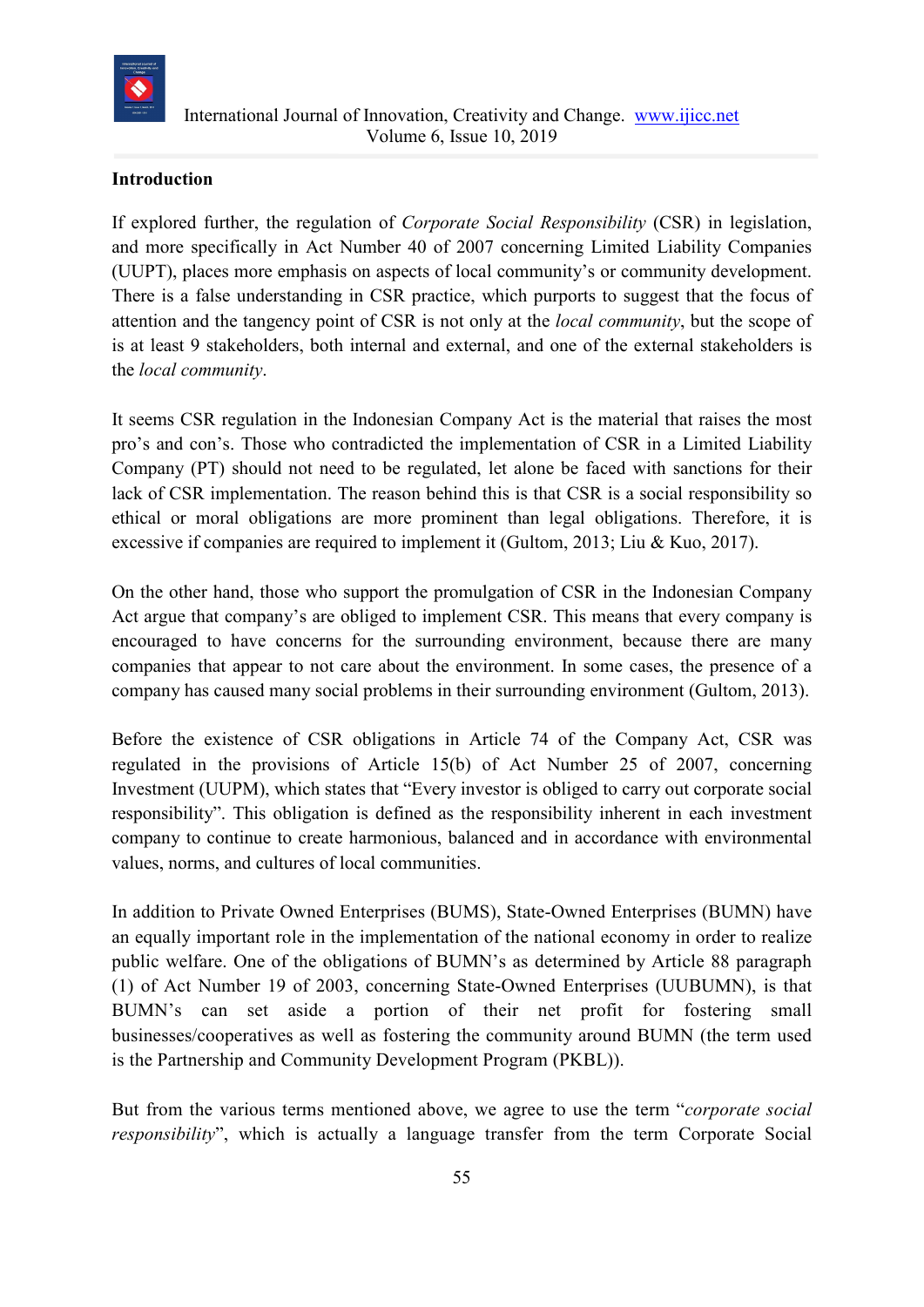

Responsibility. The European Commission presents a new definition of CSR as "the responsibility of enterprises for their impacts on society" (European Commission, 2011).

The term CSR in practice is often juxtaposed with several other names that have similarities or are often identified with CSR, such as Corporate Giving/Charity, Corporate Philanthropy, Corporate Community/Public Relations, and Community Development, (Suharto, 2006).

The main issues are related to social welfare so that the future development of CSR in Indonesia must be in accordance with the provisions and principles of development in the economic field. The provisions and principles referred to in this study are the basic references contained in the 1945 Constitution, especially those contained in Article 33 and Article 34 of the 1945 Constitution, as the main foundations of national development in the fields of economy and social welfare.

In addition, CSR is closely related to the concept of legal equality and equality of opportunity and rights for citizens in obtaining employment, as stated in Article 27 of the 1945 Constitution. The second problem of CSR is related to aspects of social justice in the practice of implementing CSR as a manifestation of company participation in national and final economic development. This relates to the development of CSR models that are in accordance with the Pancasila philosophy in an effort to strengthening the concepts and models of CSR implementation in the future.

In practice, interested parties face several obstacles in the field related to their implementation of CSR. It must be known whether the implementation of CSR by a company is properly implemented or not, because it closely relates to benefits for the community. If CSR implementation has not been done properly so far, it is necessary to find a way for CSR obligations to be implemented properly in the future. Assessments on implementation can be done through in-depth research efforts on developing CSR models that are truly needed by the community, and the results of which really benefit the community in the broadest sense.

The description above shows the importance of further research on CSR. The importance of this research is based on the knowledge that CSR in recent years has become a trend, both for academics and general researchers. On that basis, we are moved to expand the research on CSR from a legal perspective in the framework of developing the model and its implementation for the benefit of future national economic development. The reasons above, are consideration for researchers to write with the title "Model of Corporate Social Responsibility as a Form of Future National Economic Development"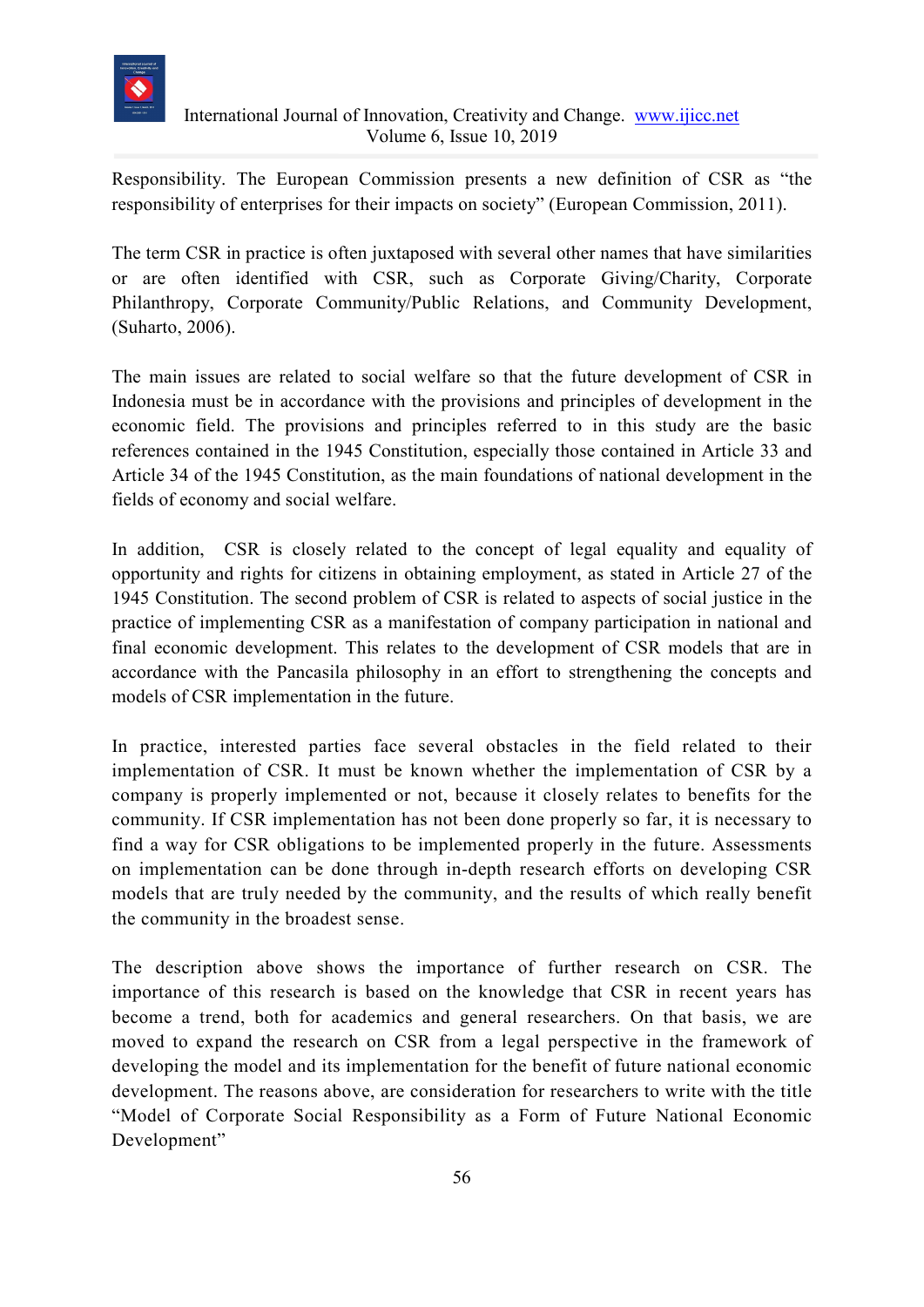

## **Literature Review** *Provisions Regarding CSR in Indonesia*

As explained above, the substance of CSR is regulated in the Company Act and UUBUMN. In addition to these two laws there are several provisions related to CSR. First, and when reviewed further, CSR as a concept has not recently been born. In Act Number 5 of 1960, concerning Agrarian Principles (UUPA), it was regulated. Article 6 of BUMN states that, "All rights to land have a social function." This means that, "the rights to land that exist in a person cannot be justified, that the land is used (or not used) solely for his personal interests", especially if the use can cause harm to the community. Therefore, land use must be adapted to the circumstances and the nature of its' rights, so that the land can be beneficial for both the welfare and happiness of the owner and for the community, nation, and country.

The meaning of social function must be interpreted not only to apply to land rights but must be extended to all forms of material rights in general. In this sense "All rights have social functions". The principle of social function as mentioned in Article 6 of UUPA must be used as a reference in implementing the provisions of Article 74 of the Company Act, which relates to social and environmental responsibility or currently known as CSR.

*Secondly*, because the provisions of CSR are closely related to stakeholders, (labor as internal stakeholders of the company) as the party to be addressed in the implementation of CSR, it is necessary to discuss Act Number 13 of 2003 concerning Labor (UUK). At UUK (b), it is stated that "in the implementation of national development, labor has a very important role and position, namely as an actor as well as the goal of development itself." It can be said that the aspect of labor is the main priority in national development, because the role and position of the workforce is as actors and the workforce is used as a goal in economic development. Therefore, employment is a main internal stakeholder, and the focus of attention and main target of this research in its' effort to implement and develop an effective CSR model.

*Thirdly*, Act Number 25 of 2007 concerning Investment (UUPM). Article 15 (b) of the Capital Market Act stipulates that every investor is obliged to carry out CSR. Explanation of Article 15 of the Capital Market Act stipulates that CSR is "the responsibility inherent in every investment company to continue to create harmonious, balanced and in accordance with the environment, values, norms and culture of the local community."

Apart from the CSR obligations mentioned above, it is further explained in the provisions of Article 16 letters c, d, e, and f in UUPM, "every investor is responsible for creating a fair business competition climate, preventing monopolistic practices, and other things that harm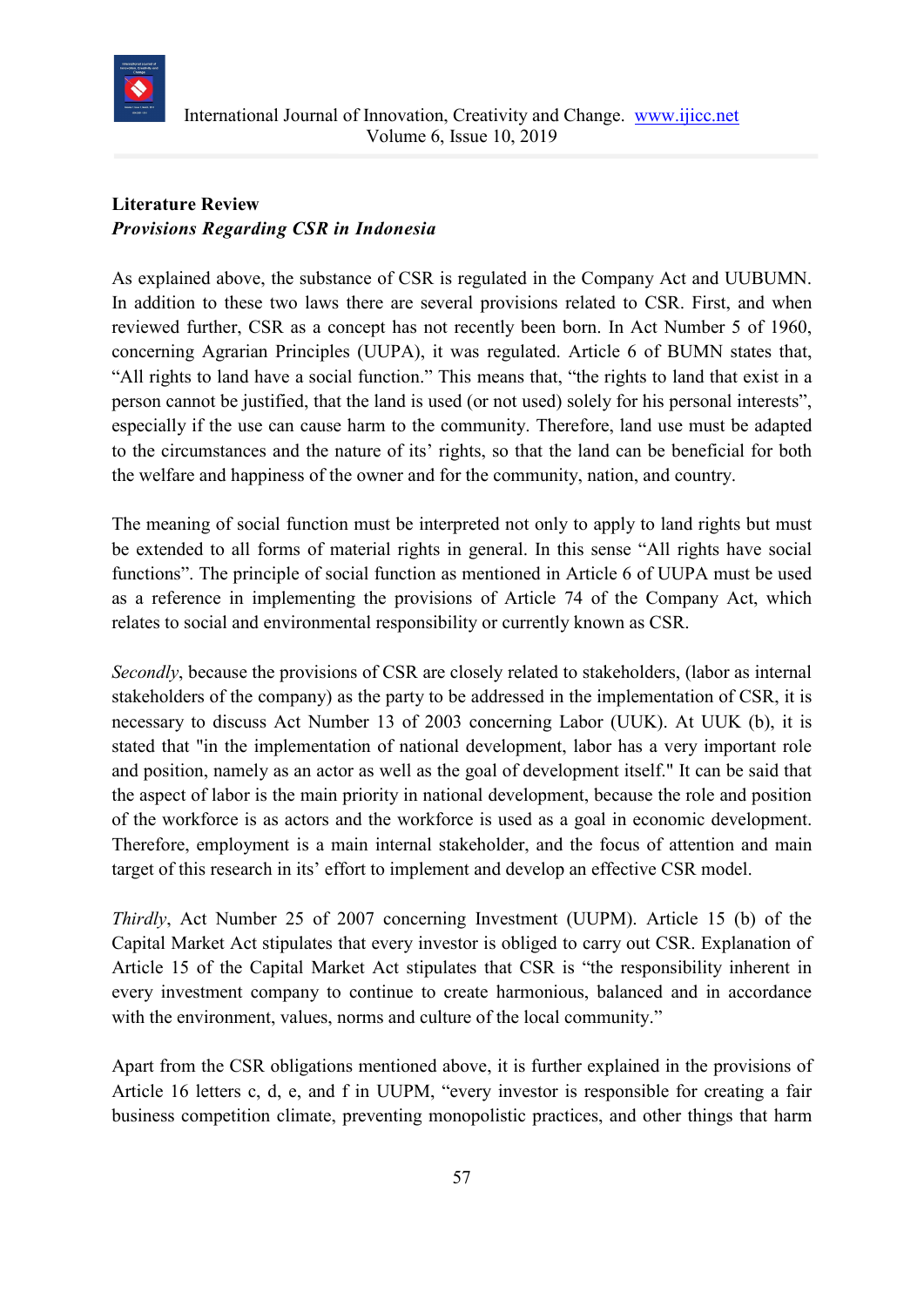

the state; preserve the environment; creating safety, health, comfort and welfare of workers; and comply with all statutory provisions."

The provisions of the Capital Market Act are lax specialists from the Company Act, as they only apply to companies that invest their capital in Indonesia, both in the form of domestic investment (PMDN) and for Foreign Investment (PMA). This means that the implementation of CSR still refers to the provisions contained in the Company Act.

*Fourthly,* because the concept of CSR mentioned in Article 74 of the Company Act must be directed and adjusted to the concept of sustainable development, the provisions of Act Number 32 Year 2009, concerning Protection and Management of the Environment (UUPPLH), are applied. Article 1 point 3 of the UUPPLH states that "Sustainable development that is environmentally sound is a conscious and planned effort, which integrates the environment, including resources, into the development process to ensure the ability, welfare, and quality of life of present and future generations." Therefore, the government, companies, and the community have the same level of responsibility in realizing this concept, so that the ultimate goal of environmental function is achieved.

Related to the participation of the community regulated by Article 70 paragraph (1) UUPPLH, "The community has equal and broadest rights and opportunities in the protection and management of the environment." Furthermore, Article 70 paragraph (3) UUPPLH reads, "The role of the Community to raise awareness in environmental protection and management; increasing independence, community empowerment, and partnerships; develop community abilities and pioneering; develop the responsiveness of the community to conduct social supervision; and develop and maintain local culture and wisdom in the context of preserving environmental functions."

Based on the above provisions, the community has a role to participate in the supervision of a company's operations so that they are expected to play a role in maintaining environmental functions. In this connection, CSR is placed as compensation for benefits from the spatial and environmental systems used by the company as an impact of the company's operations.

#### *CSR Model in Indonesia Based on Indonesian Company Act and UUBUMN*

Currently the CSR model in Indonesia is based on normative provisions and can be divided into 2 types. The first is the Social and Environmental Responsibility model (TJSL model) as regulated by the Company Act, and the second is the Partnership and Community Development Program model (PKBL model) as stipulated in UUBUMN.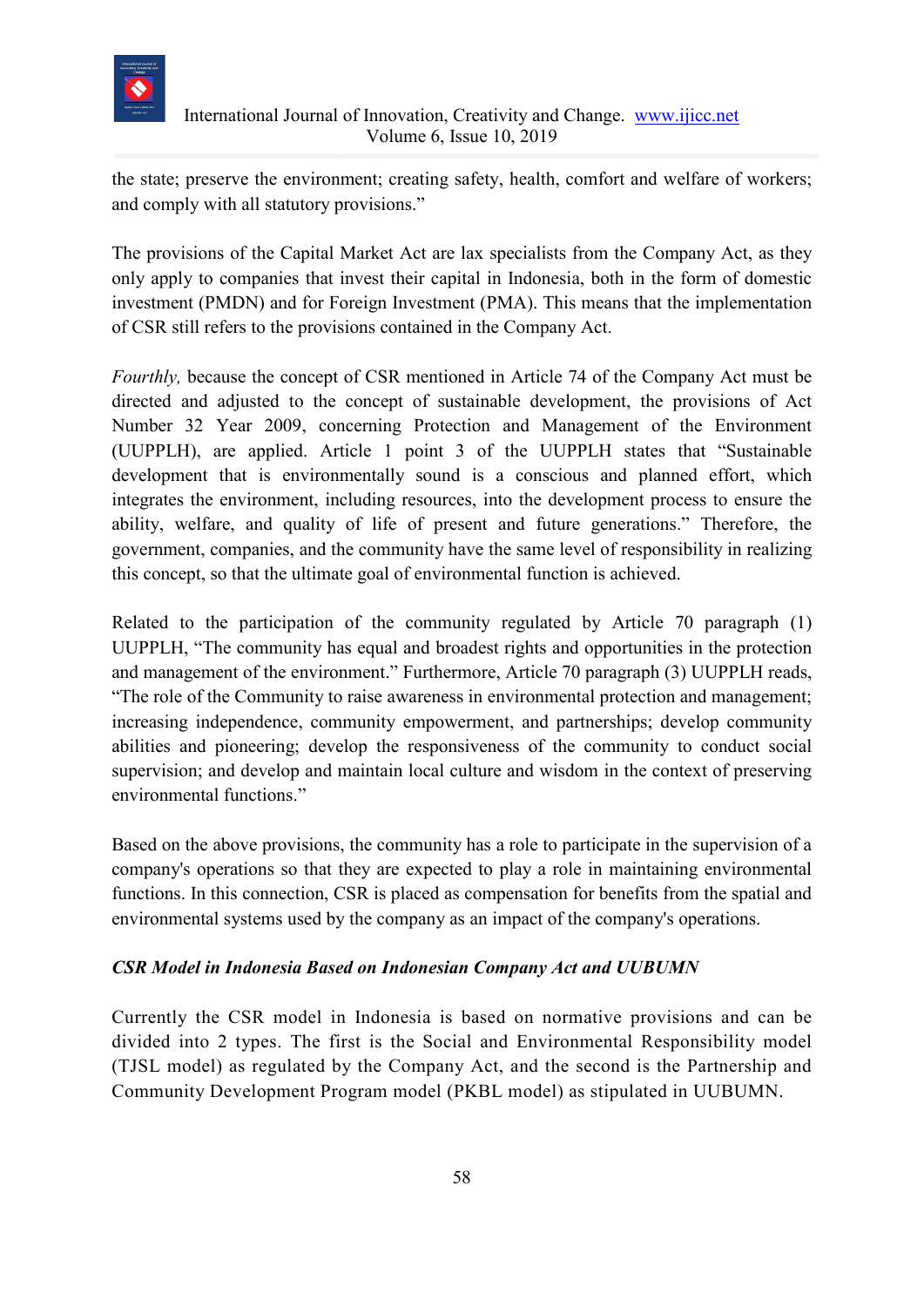

The TJSL model is regulated in the provisions of Article 74 of the Company Act. This article states that, "Companies that carry out their business activities in the field of and / or related to natural resources are obliged to implement Social and Environmental Responsibilities." These provisions can be explained in 2 categories, "First, companies that carry out business activities in the field of resources natural power are a company that directly uses natural resources as the main object of the company's activities." In this category, the company has the potential to directly affect the sustainability of environmental functions and create social changes to the communities in which the company operates. A company that conducts its' business activities related to natural resources, is a company that does not use natural resources as the main object of its activities so that it does not significantly affect the sustainability of environmental functions, but the company still has an impact on social changes in the local community.

TJSL as referred to above is faced with 2 meanings. The first is responsibility in the sense of moral or ethical responsibility, and the second is responsibility in the meaning of liability or juridical or legal responsibility. TJSL is born because of the demands of the responsibility itself.

Social responsibility is in the moral domain, so its position is not the same as law. Morals in social responsibility lead more to outward actions based entirely on physical attitudes. This attitude is called "morality", which are attitudes and good deeds that are truly selfless. Legal responsibility emphasizes the appropriateness of outward attitude with rules even though these actions are objectively not wrong.

Furthermore, if social responsibility is associated with a company's activities, it can be said that social responsibility places more emphasis on the company's concern for stakeholders in a broader sense than mere corporate interests. Thus, the concept of social responsibility places more emphasis on corporate responsibility for actions and business activities that affect certain people, communities, and the environment in which the company carries out its' business activities (Wahyudi and Azheri, 2008; Lynch & Madden, 2017).

Article 74 Paragraph (2) of the Company Act states that, "Social and Environmental Responsibility as referred to in paragraph (1) is the Company's obligation that is budgeted and calculated as the Company's expense which is carried out by observing propriety and fairness". Related with Article 74 Paragraph (2) of UUPT, Man Suparman Sastrawidjaja and Rai Mantili stated that "The emphasis of CSR is not on budgeting but on the company's concrete steps towards its environment. With the emphasis on budgeting, it can be felt as a burden on the company, and it is feared to have a negative impact. Besides that, even if it must be budgeted, the amount is not set by the government because it must pay attention to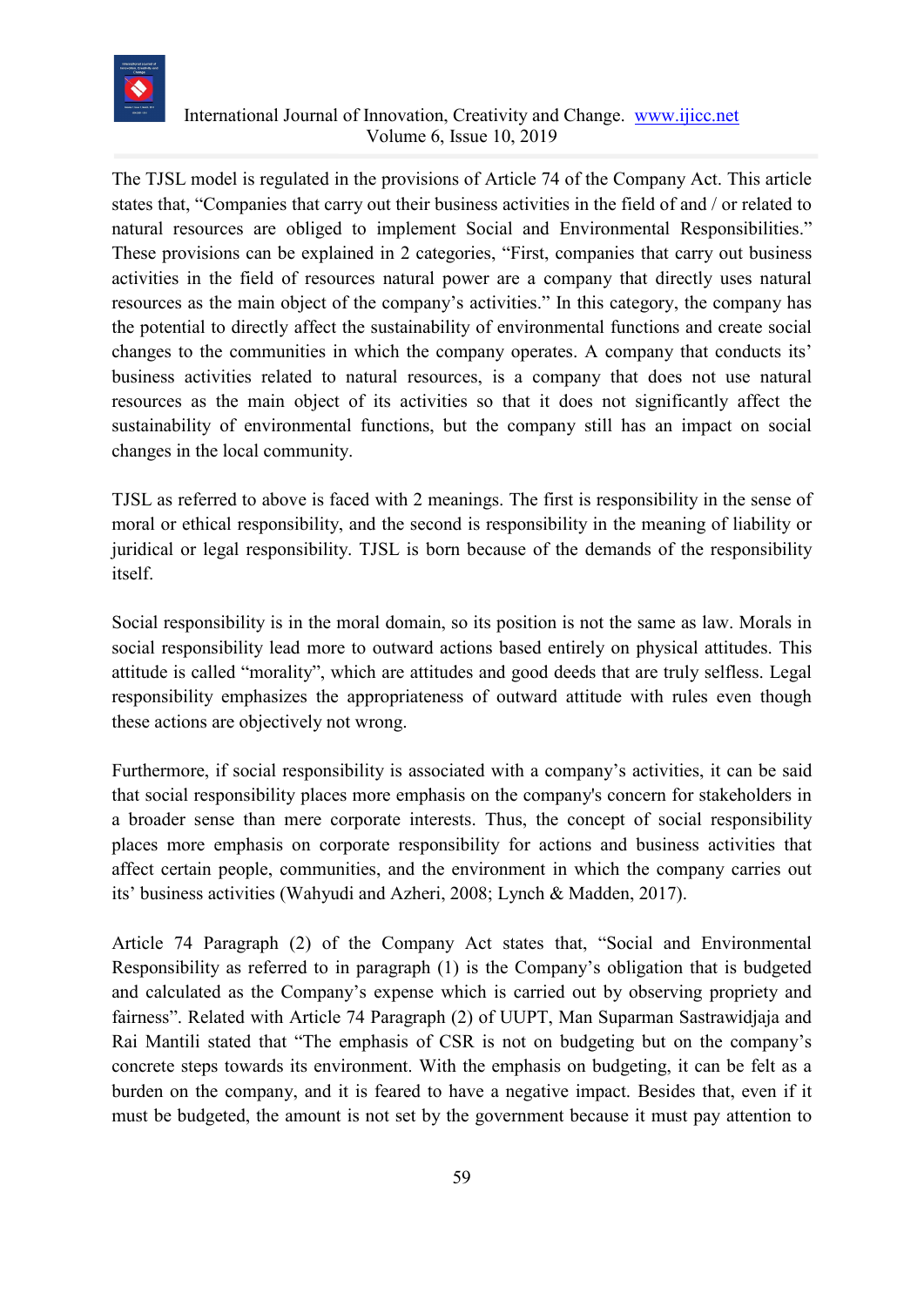

the conditions of each company. Therefore, it is appropriate that the article is said to be carried out by observing propriety and fairness."

Regulations regarding sanctions are stipulated in Article 74 paragraph (3) of the Company Act which states that, "Companies that do not carry out obligations as referred to in paragraph (1) are subject to sanctions in accordance with statutory provisions." Paragraph (4) Article 74 of Company Act stipulates that "Further provisions regarding Social and Environmental Responsibility are regulated by Government Regulations."

Five years after the Company Act was enacted, the government issued Government Regulation Number 47 of 2012, concerning Social and Environmental Responsibilities of Limited Liability Companies (PP TJSL), whose contents consisted of only 9 articles and were effective since promulgation. The content or substance regulated in the PP TJSL includes the following:

- a. each company, as a legal subject, has social and environmental responsibility (hereinafter abbreviated as TJSL);
- b. TJSL is an obligation for the company;
- c. carried out both inside and outside the company environment;
- d. carried out by directors based on the company's annual work plan after obtaining approval from the board of commissioners or GMS in accordance with the articles of association of the company, unless otherwise specified in the legislation;
- e. the company's annual work plan contains an activity plan and the budget needed for its implementation;
- f. the company in compiling and stipulating the activity plan and budget must pay attention to propriety and fairness'
- g. the budget realization for its implementation is calculated as the company's expense;
- h. the implementation of TJSL is included in the company's annual report and is accountable to the GMS;
- i. companies that do not implement TJSL are subject to sanctions in accordance with statutory provisions; and
- j. TJSL does not prevent the company from playing a role and implementing it and the company that has taken part and implemented the TJSL can be given an award by the competent authority.

The provisions concerning the previous TJSL are not regulated in Act Number 1 of 1995 concerning Limited Liability Companies. Therefore, in terms of its' regulatory aspects, Act No. 40 of 2007 concerning Limited Liability Companies (the latest Act), is considered to be progress and the most likely to meet the needs of the majority of people. This momentum certainly must be utilized positively by the government, companies, and the community. All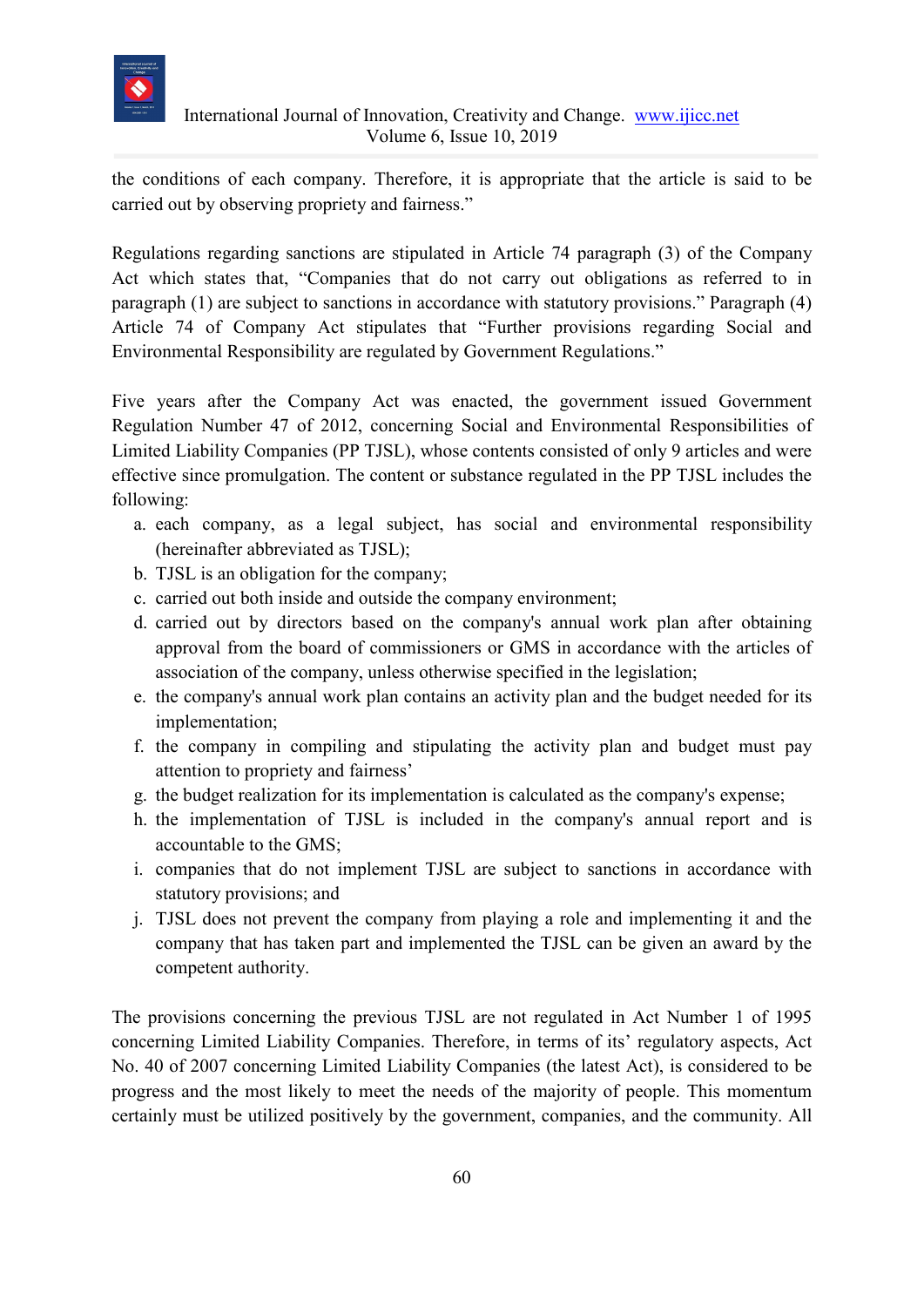

parties must encourage the implementation of social and environmental responsibility (CSR) as an order of law.

The second model, PKBL, is regulated in the provisions of Article 88 UUBUMN. It should be emphasized that in addition to BUMS, BUMN's also have an important role in the implementation of the national economy in order to realize public welfare. To carry out this role, the provisions of CSR in UUBUMN are regulated using the term Partnership and Community Development Program (PKBL). This is stated by Article 88 UUBUMN, namely "BUMN can set aside part of its net profit for the purpose of fostering small businesses/cooperatives as well as fostering community around BUMN, and further provisions regarding allowance and use of profits as referred to in paragraph (1) regulated by Ministerial Decree."

The provisions regarding PKBL are technically regulated in the Regulation of the Minister of BUMN. The question is what and how is PKBL related to the obligation and scope. PKBL stands for Partnership and Community Development Program, as mentioned by Article 1 number 6 and number 7 Regulation of the Minister of State-Owned Enterprises Number Per-05/MBU/2007, concerning State-Owned Trustees and Community Development Programs (ministerial regulation Per-05/MBU/2007). Within these sections it is stated that, "BUMN Partnership Program with Small Business, hereinafter referred to as the Partnership Program, is a program to improve the ability of small businesses to be resilient and independent through the utilization of funds from the BUMN profit section, and Community Development Program, hereinafter referred to as the Program BL, is a program to empower social conditions by BUMN through the use of funds from the BUMN profit section."

Based on the above provisions, it is very clear that the PKBL in question is a community economic and social empowerment program. Furthermore, it relates to the obligation to Perum and Persero in implementing PKBL. Regulations in Article 2 of State-Owned Enterprises Regulation Number Per-05/MBU/2007, stipulate that "Public Corporation and Persero must implement the Partnership Program and BL Program by fulfilling the provisions stipulated in the Regulation this, and the Open Persero can implement the Partnership Program and the BL Program by referring to this Regulation which is determined based on the decision of the General Meeting of Shareholders (GMS)."

Funding for Partnership Programs come from the company's budget which is calculated as a cost at a maximum of 2% of the previous year's net income. For SOEs that do not earn a profit, the amount is set without regard to a certain percentage of net income. Additionally, funds can be derived from the Partnership Program fund balance that comes from the provision of part of the BUMN profits allocated until the end of 2012. They can also be sourced from: loan administration services/margin/profit sharing, deposit interest and/or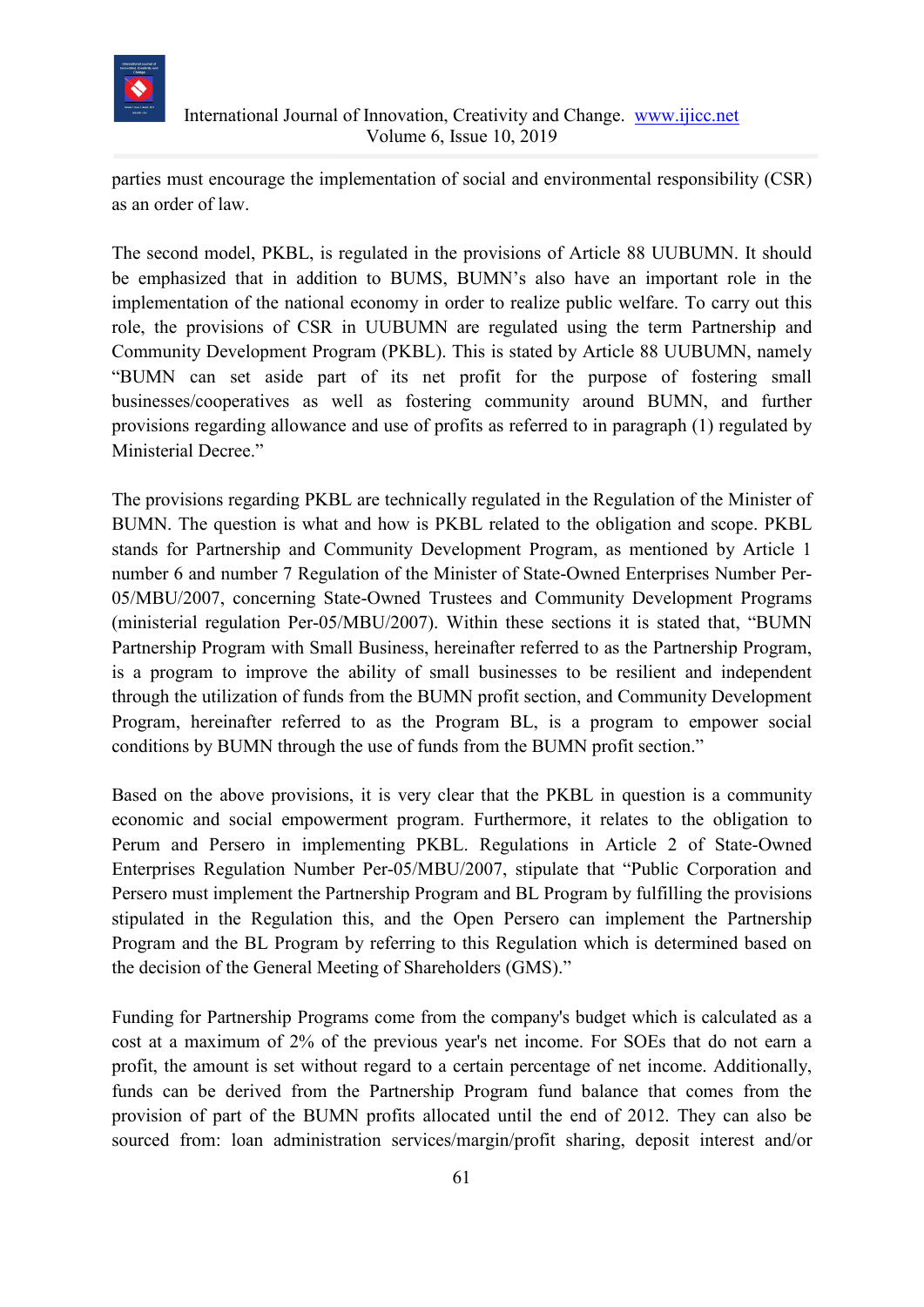

current account services from the Partnership Program funds after being reduced by operating expenses, and also come from the transfer of Partnership Program funds from other BUMNs, if any.

Furthermore, it is determined that the BL program funds are sourced from a company's budget which is calculated as a cost at a maximum of 2% of the previous year's net profit. For SOEs that do not earn, the amount is set regardless of the percentage of net income and funds can also come from the BL program fund balance that originates from the provision of part of the BUMN profits allocated until the end of 2012. Furthermore, funds can also be sourced from the results of interest on deposits/demand deposits and from the remaining BL program funds from the previous year's BL program funds, if any.

The funds for the Partnership Program and the BL program that are budgeted and calculated as costs are determined by the Minister for Public Corporation, RUPS for Persero and the Board of Commissioners for the Open Corporation. Partnership Program funds are given in the form of: loans to finance working capital and or purchase of fixed assets in order to increase production and sales, special loans to finance the funding needs for conducting business activities, and short-term loans from Foster Partners in order to fulfill orders from business partners of Foster Partners;

Guidance burden:

- 1) to finance education, training, apprenticeship, marketing, promotion, and other matters relating to increasing the productivity of Foster Partners as well as for studies / research related to the Partnership Program;
- 2) the burden of guidance is the grant and the maximum amount is twenty percent (20%) of the Partnership Program funds distributed in the current year, and
- 3) the burden of guidance can only be given to or for the benefit of the Development Partner.

Furthermore, the scope of assistance for Community Development Program by BUMN Trustees, as regulated by Article 11 paragraph (2) (e) Minister of State Owned Enterprises Regulation No. 08/MBU/2013, concerning Fourth Amendment to Regulation of the State Minister for State-Owned Enterprises Number Per-05/MBU/2007, concerning the Partnership Program of State-Owned Enterprises with Small Businesses and Community Development Programs, was realized in the form of:

- a. assistance to victims of natural disasters
- b. education and / or training assistance
- c. health improvement assistance;
- d. assistance in the development of infrastructure and / or public facilities
- e. assistance for religious facilities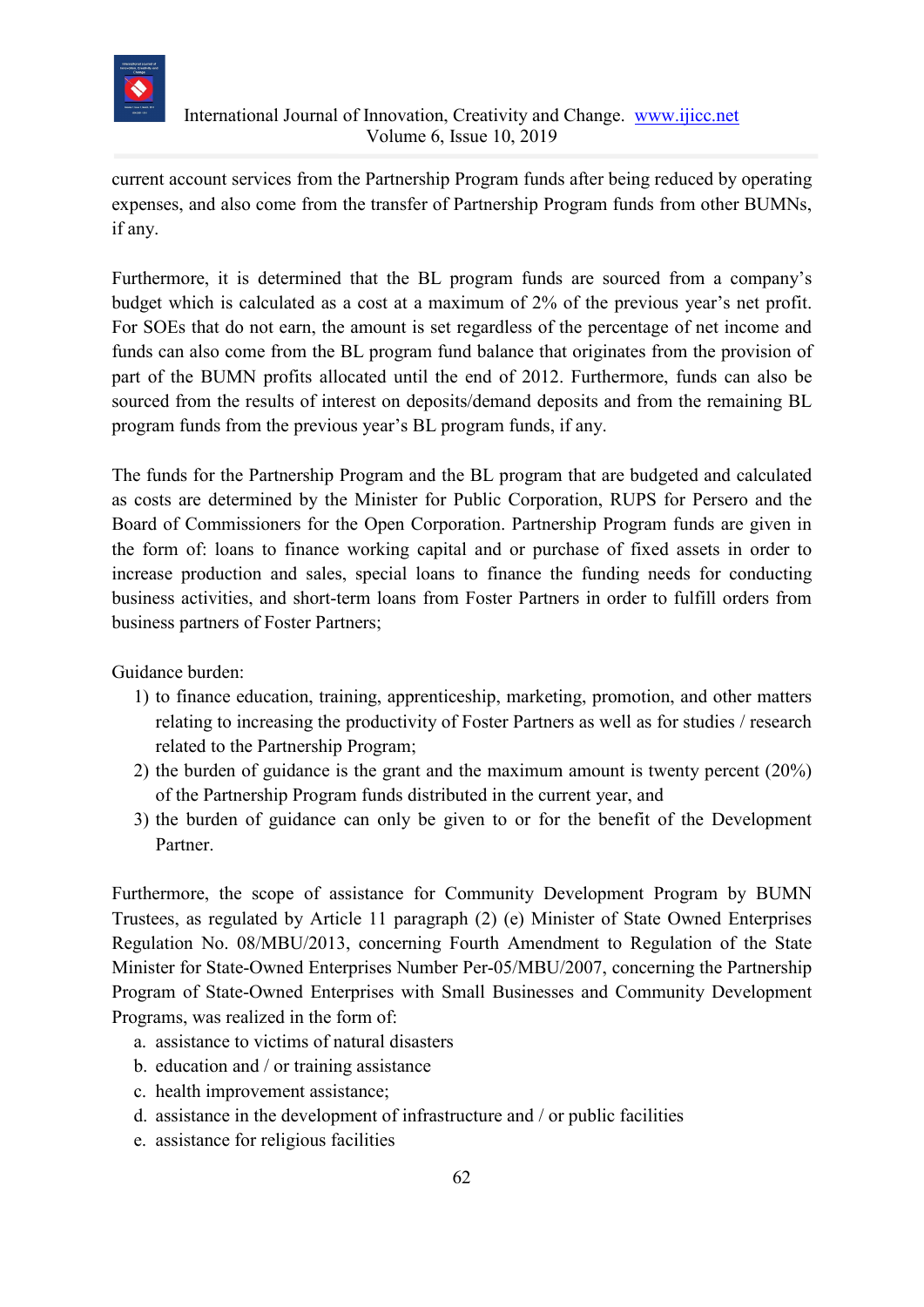

- f. nature conservation assistance
- g. social assistance in the context of poverty alleviation.

Based on the above provisions, the Community Development Program that can be practiced by BUMN as a form of CSR implementation has 7 forms.

#### **Methodology**

This study uses a normative and empirical juridical approach by focusing on the search of library data to examine the development of a company's social responsibility model as a form of the company in national economic development. Primary data search was done via interviews with company organs to complete the library data, and the data that has been obtained is collected and analyzed qualitatively.

#### **Discussion**

CSR practices in the future must be directed from the concept of neoliberal economics, with a shift to the concept of a welfare state and then directed to the concept of populist economy, which is constitutional in accordance with the provisions and principles of national economic development.

We are of the opinion that the implementation of CSR in Indonesia has not fulfilled the provisions and principles of national economic development because in practice the implementation of CSR in Indonesia in general, is an adoption of the concept of corporate philanthropy that developed in capitalist society, meaning the company was established only to pursue maximum profits.

We believe that the capitalist concept of CSR is the concept of corporate philanthropy with the main principle of "socially irresponsibility". Thus, logically, companies only practice charity. This concept in the long run creates dependency, so that it can reproduce the form of poverty in its' other forms, namely the weak, lazy and poor. Therefore, CSR in a capitalist concept, with a corporate philanthropy approach, is not in accordance with the principle of Indonesian economic independence which prioritizes people's empowerment as stated in the spirit of Article 27 paragraph (2) of the 1945 Constitution.

During this time in practice, the CSR approach developed was generally carried out through the concept of community development. The concept is particularly intended for the development of local communities where the company operates. At first glance the concept is likely good CSR practice, but actually, the concept is not a concept of people empowerment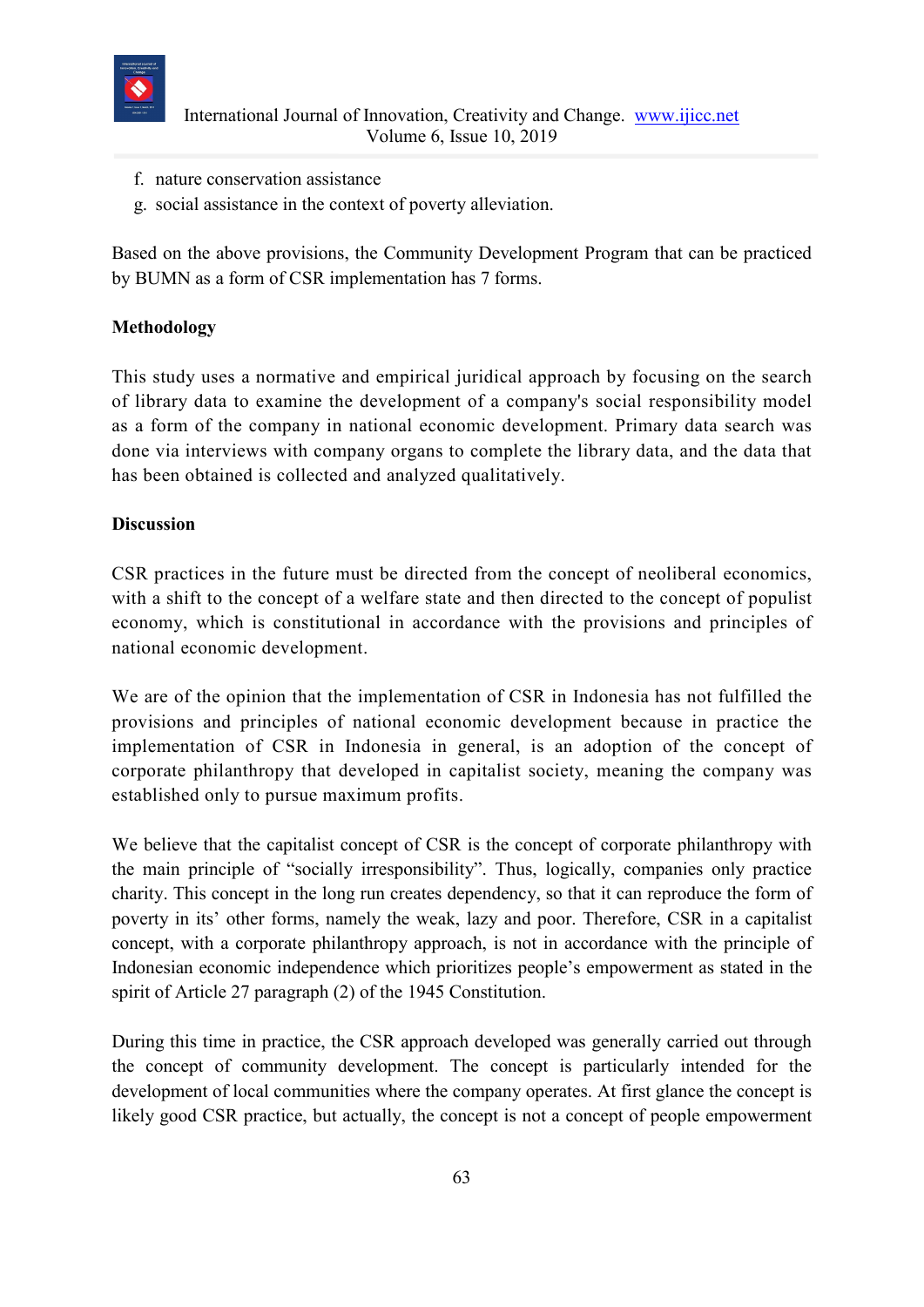

as referred to in Article 27 paragraph (2) of the 1945 Constitution, which emphasizes the independence of citizens through workfare.

The concept of CSR developed by companies in Indonesia has not been in accordance with the Pancasila Economic / Democratic Economy adopted by Indonesia, because this would be an adoption of Anglo-American capitalist concepts, which connects CSR with the concept of corporate governance. The concept of governance as referred to so far, has affected companies in Indonesia, some of which are in the form of BUMN and some are in the form of private companies, even in the form of PMA (corporate multilateral). It can be explained here that Anglo-American development has led directly to the prediction of free markets as a mediating mechanism and the CSR model was developed towards a code of ethics related to corporate governance. Thus, based on the Anglo-American capitalist view, CSR is related to two things. First, CSR is related to the free market agenda and second, CSR is developed into the company's code of ethics (self regulation).

Regarding the first, the authors do not approve of it and expressly reject it because it is not in accordance with the Indonesian economic system. With regards to the second, the authors approve it because CSR is closely related to ethics and morals, so that the ethical fulfillment of CSR by companies must exceed the law, or in another sense, must exceed the minimum requirements as determined in the act. In this case, the fulfillment of CSR is ethically implemented and regulated in company regulations, it can take the form of a company code of ethics (self regulation), and of course the code of ethics is intended to be carried out beyond the provisions contained in the laws and regulations in force in Indonesia.

The concept of CSR must rely on Article 27 paragraph (1) of the 1945 Constitution, which determines the principle of equality of dignity of all subjects involved in company activities, both in compiling the company's goals and up to fulfillment of entrepreneurial plans. In this connection, business leaders must be aware that to be able to guarantee better living conditions of workers, is to encourage them to have loyalty and an identification of the company's objectives, including other stakeholders. In other words, the concept of CSR that must be developed in Indonesia is not in the form of philanthropic corporate, but is a emancipatory-philanthropic form according to the provisions and principles of national economic development.

Furthermore, in the context of realizing national economic development, the implementation of the CSR concept in Indonesia can be developed through 4 integrated strategies (P-4), namely development with pro-job goals, pro-growth (pro-growth), pro reducing pro-poor and pro-environment. Referring to the 4-line concept of the strategy in the implementation of CSR, it must be developed towards the independence of the nation in the real sense. Therefore, the development strategy in the aspect of labor must first be created to encourage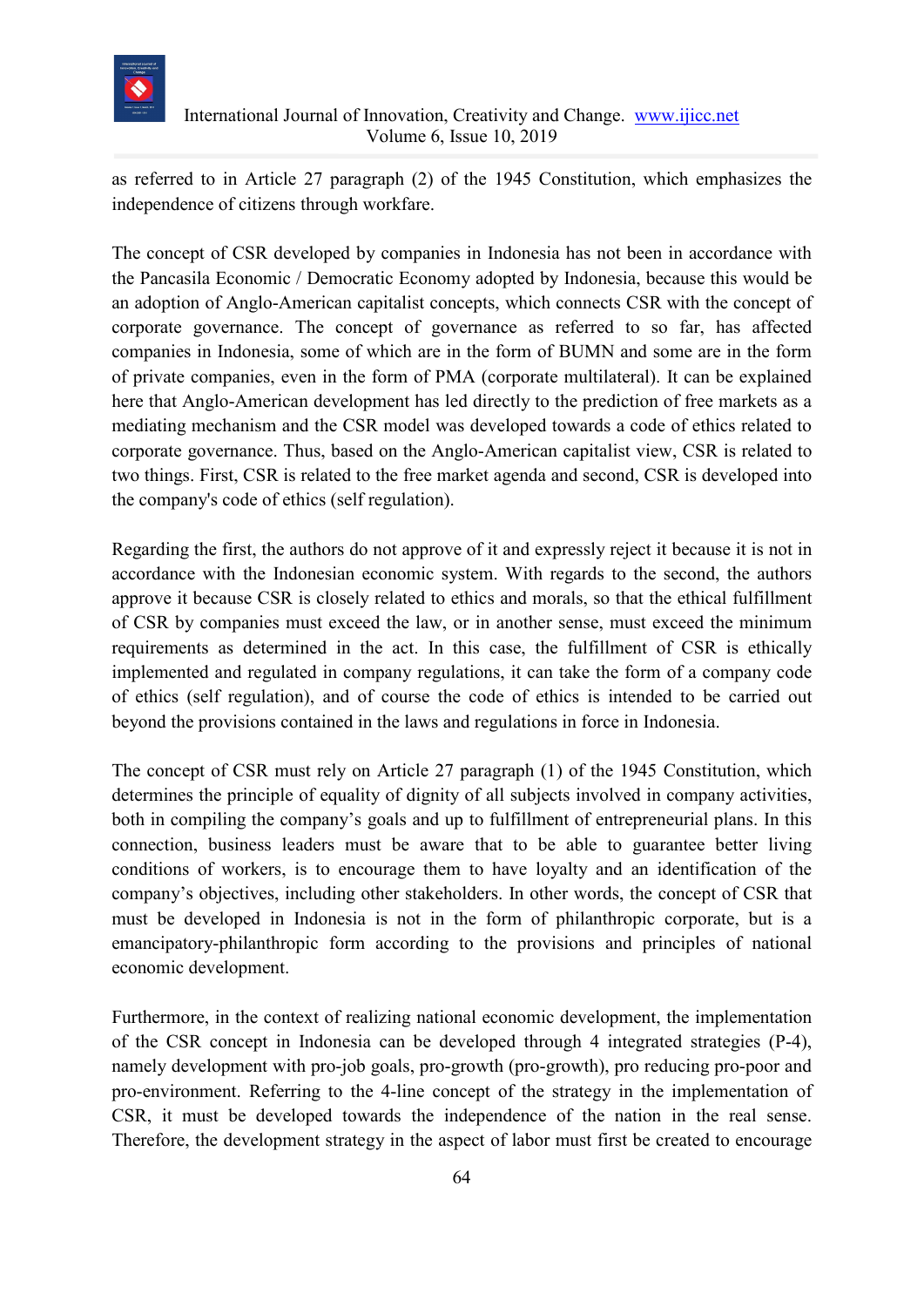

economic growth, whilst at the same time serve to minimize aspects of poverty and protect the environment.

We are of the view that the implementation of CSR in Indonesia must be directed to Sri Edi Swasono's thoughts on the "Indonesian Social Welfare Doctrine" which suggests that the concept of social welfare in question is based on the understanding of "economic democracy" in Indonesia. This means that it must be directed at the demands of ideology as follows, "Prosperity of society is the main, not the prosperity of each individual" (Sri Edi Swasono, 2010). In line with the above view, Bung Hatta stated that, "Indonesian social welfare in the context of economic democracy, termed "social rights of the people", is interpreted as an idealization of Article 27 paragraph (2) of the 1945 Constitution, which reads, "Every citizen has the right to work and livelihood that is appropriate for humanity."

Referring to the provisions above, it is clear that decent livelihoods are not separate from work. Thus, the formulation of "people's social rights" in the context of decent livelihoods is not interpreted as philanthropic, but it is an obligation to carry out empowerment of the people, so as people obtain their social rights they are able to obtain jobs. An empowerment by the state can be said to be successful if it creates self-empowerment. It can be said that the concept of Indonesian social welfare adheres to this productivism ideology. Therefore we are of the view that the "Doctrine of Indonesian Social Welfare" developed by Sri Edi Swasono is a dynamic concept.

The understanding of productivity as referred to above must be in line with the second RPJM (2010-2014). This is aimed at further strengthening Indonesia's restructuring in all fields by emphasizing efforts to improve the quality of human resources including the development of scientific or technological capabilities and power strengthening economic competitiveness. In this context, economic development and welfare targets in the second RPJM must be achieved. This must be done in terms of accelerating the rate of economic growth which is expected to reduce the open unemployment rate to around 5-6% by the end of 2014 and create 9.6 to 10.7 million employment opportunities during 2010-2014. The combination of accelerating economic growth and various targeted government intervention policies is expected to accelerate the reduction of the poverty rate to around 8-10%.

To meet the aforementioned targets, the government must continue to measure measurable and prudent macroeconomic policies, so that inflation can be restricted to a comparable low level to countries that are similar to Indonesia; around 4-6% per year. Controlled inflation enables competitive exchange rates and interest rates, which drives the real sector to move and develop healthily.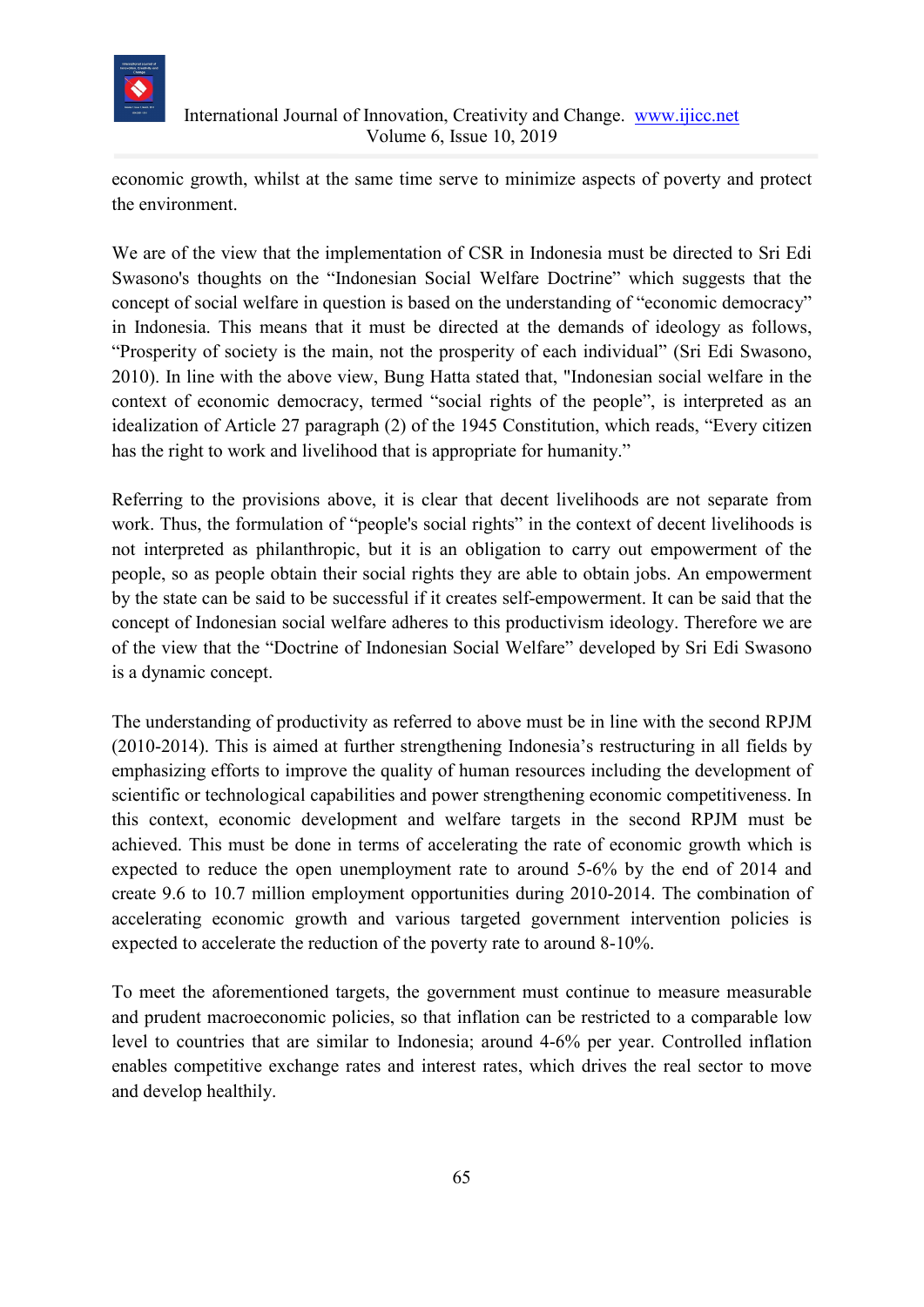

In our opinion, and in accordance with the economic development and welfare goals in the second RPJM, the implementation of CSR by company's in the future must be in line with the fields of life that are directly related to the aspects of social welfare, including the fields of education, health, food, and environment and small and medium enterprises (SMEs).

The development targets in the education sector must be aimed at increasing public access to education and improving the quality of education, which among others, is marked by a decrease in the number of illiterate people. The health sector is assessed by increasing public access to health services, which among others, is marked by increasing life expectancy, declining infant and maternal mortality rates.

The food sector seeks to create food self-sufficiency by the end of 2014, which is marked by an increase in people's food security, in the forms of: improving nutritional status of mothers and children in food-insecure groups, improving access to poor households for food, maintaining the ability of rice self-sufficiency and the other main food commodities, maintaining affordable food prices for the lower middle income group, maintaining the exchange rate of farmers to enjoy prosperity, and increasing the bargaining power of Indonesian commodities and comparative advantage in the Indonesian agricultural sector in Asian and Global regions.

The environmental field is to be assessed by: the improvement of environmental quality and management of natural resources in urban and rural areas, the rate of environmental damage, climate change adaptation and mitigation capacity, reforestation programs and carbon emission reductions. Furthermore, in order to overcome the impact of global warming to achieve sustainable development, at the 2009 G20 summit and at the International Convention on Climate Change in Copenhagen, Indonesia had the initiative to commit to mitigating the impact of climate change in the form of reducing greenhouse gas emissions (GHG) in 2020 by 26% of the business-as-usual condition with its' own businesses and a 41% decrease with international support. Efforts to reduce GHG emissions are mainly focused on forestry, peatland, waste and energy activities which are supported by policy measures in various sectors.

Finally, the field of small and medium enterprises (SMEs) seeks to maximize the steps taken to advance small and medium enterprises by increasing access to capital, including the expansion of People's Business Credit (KUR), increasing technical assistance in aspects of product development and marketing, implementing the alignment policy for providing business space for small and medium entrepreneurs, as well as maintaining the functions, existence, and efficiency of traditional markets.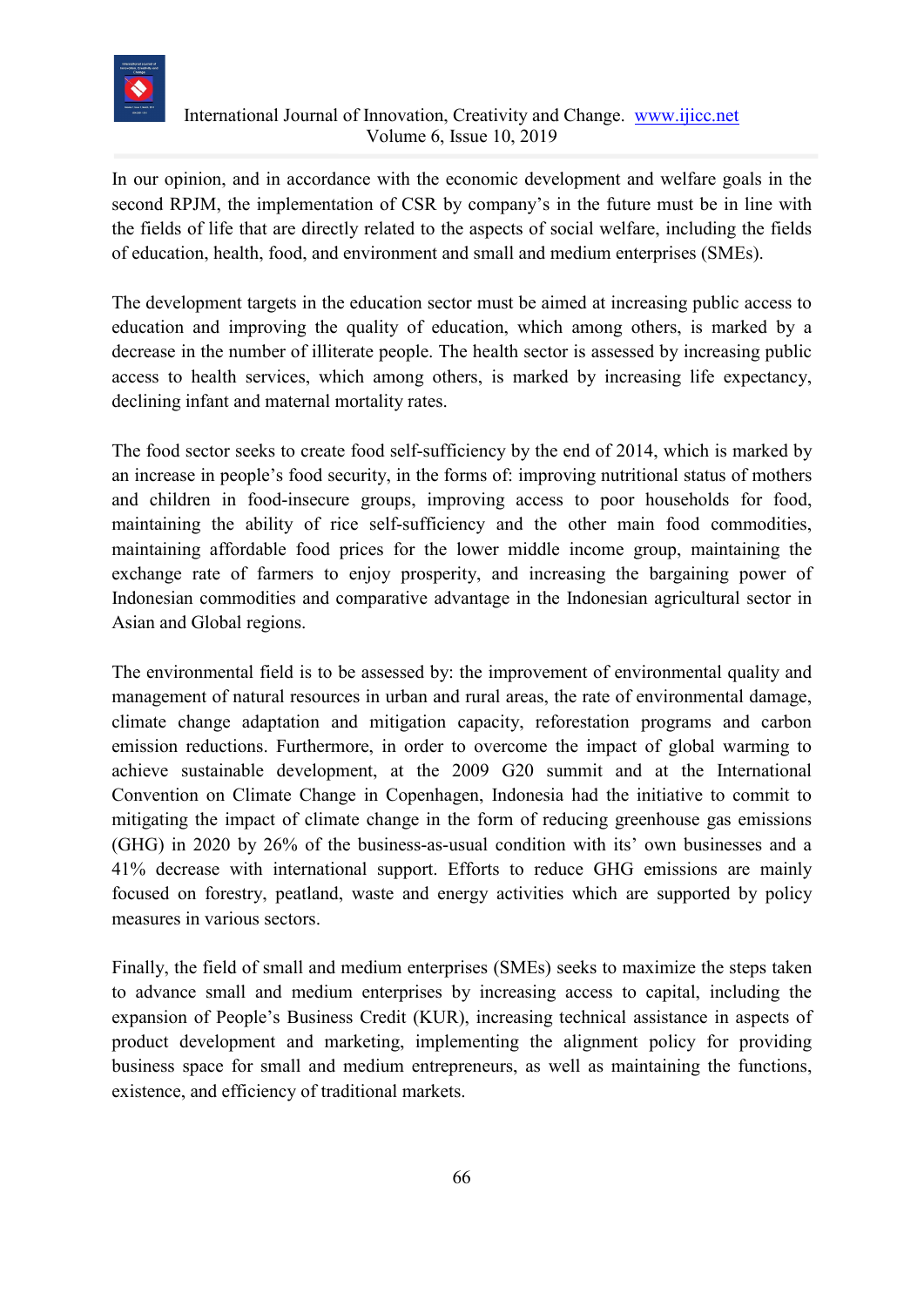

In fact, the achievement of the 2nd RPJM at the end of 2014 is still not fully satisfactory and certainly still leaves some problems. At present, Indonesia still faces three main problems, namely the threat of declining state authority, the weakening of the joints of the national economy, and the spread of intolerance and the nation's personality crisis. One by one the problems in question needs to be explained further in order to implement better development in the future.

In the third RPJM (2015 - 2019) there have been at least 9 main challenges in development. They are related to political stability and security, effective and efficient bureaucratic governance, eradicating corruption, economic growth, accelerating equity and justice, sustainable development, improving the quality of human resources, disparity between regions, and accelerating marine development.

In the context of CSR in Indonesia, in accordance with the provisions and principles of national economic development, the state must be the main actor in the welfare of its' people and the company must act as the main support in development. It is hoped that not only philanthropists, but also people empowerment to foster entrepreneurship in the community, can lead to the achievement of true independence and an escape from dependence. Based on this initiative, disempowerment of the community both economically and socially can be avoided. Here the key words are the participation and emancipation of the people who are ready to be empowered through the implementation of CSR programs by companies in accordance with the provisions and principles of national development.

We are of the view that the concept of CSR, which is in accordance with the Indonesian economic system, is not entirely as intended by market reformists in the concept of "social market economy". It means that welfare as "compensation" contains philanthropic value. But the CSR referred to by us mainly refers to the structuralist viewpoint in the concept of a "Controlled Market Economy," which emphasizes the implementation of the autonomy of citizens (workfare) through a community empowerment approach in accordance with Article 27 paragraph (2) of the 1945 Constitution. Therefore, the main national economic development policy must be directed towards the creation of employment rather than providing assistance in the form of caritas compensation.

Based on the description above, the concept of CSR in Indonesia must be developed in accordance with the provisions and principles of national economic development as referred to in Article 33, Article 34, and Article 27 of the 1945 Constitution as constitutional grounds. Therefore, the main goal of CSR must be placed as a means of empowering the people in the economic field by creating jobs to increase independence in accordance with Article 27 paragraph (2) of the 1945 Constitution. Only after that, can CSR carry out the missions to realize the values of humanism, implement an intrinsic duty of civilized human beings,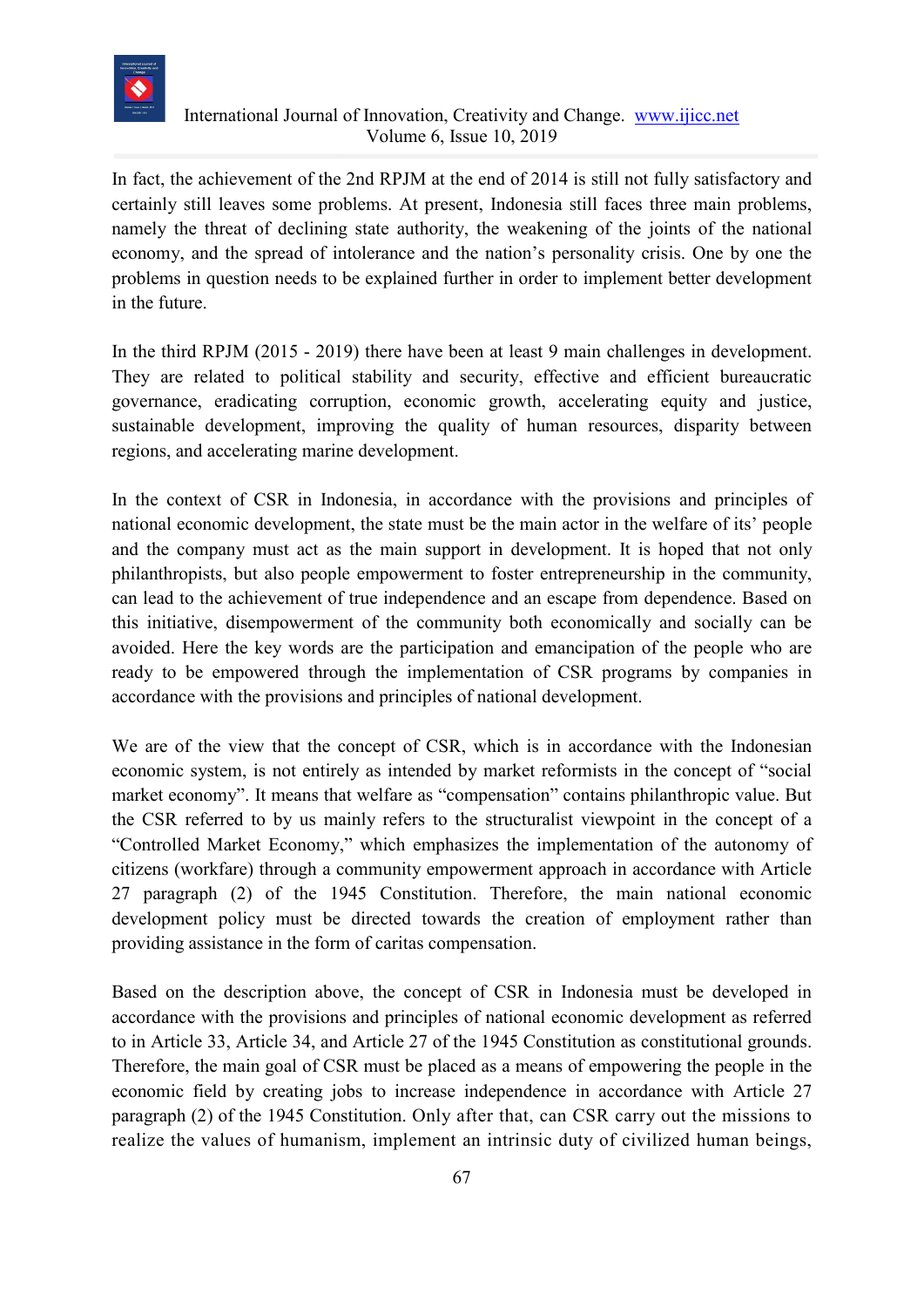

carry out voluntary willingness, develop emancipatory philanthropic generosity as demanded by the noble morality, and utilise the ethics of religions in accordance with the provisions of Article 34 of the 1945 Constitution.

### **Conclusion**

Based on the description above, a conclusion can be drawn as follows: the implementation of CSR in Indonesia so far has not fully fulfilled the provisions and principles of national economic development. This is because the practice of CSR in Indonesia has been an adoption of the concept of corporate philanthropy that developed in capitalist societies which put forward the practice of mercy or the concept of charity.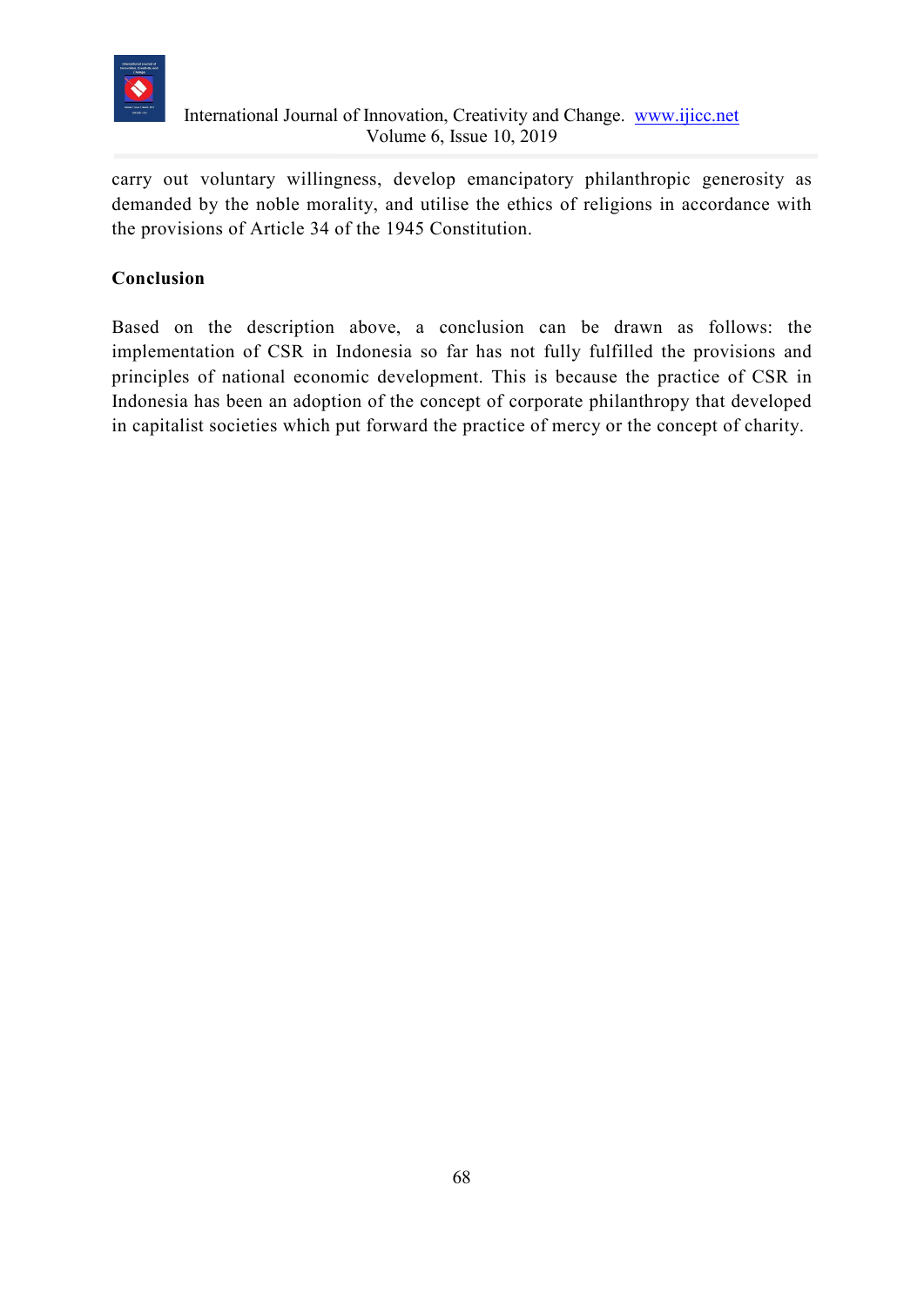

#### **REFERENCES**

Act Number 11 of 2009 concerning Social Welfare.

- Act Number 13 of 2003 concerning Labor.
- Act Number 17 of 2007 concerning Long-Term Development 2005-2025.

Act Number 19 of 2003 concerning State-Owned Enterprises.

Act Number 25 of 2004 concerning National Development Planning System.

Act Number 25 of 2007 concerning Investment.

Act Number 32 of 2009 concerning Environmental Protection and Management.

Act Number 40 of 2007 concerning Limited Liability Companies.

Act Number 5 of 1960 concerning Agrarian Principles.

- Book I National Priority, Attachment to Presidential Regulation Number 5 of 2010 concerning the National Medium Term Development Plan for 2010-2014.
- BUMN State Minister's Regulation Regarding BUMN Partnership Program with Small Business and Community Development Program.
- European Commision, (2017), "*Communication from the Commission to the EuropeanParliament, the Council, the European Economic and SocialCommittee and the Committee of the Regions: A renewed EU strategy 2011-14 for Corporate Social Responsibility*", Brussels, 25.10.2011, COM(2011) 681 final. [<http://eur](http://eur-lex.europa.eu/LexUriServ/LexUriServ.%20do?uri=%20%20COM:2011:0681)[lex.europa.eu/LexUriServ/LexUriServ. do?uri= COM:2011:0681:](http://eur-lex.europa.eu/LexUriServ/LexUriServ.%20do?uri=%20%20COM:2011:0681) FIN: EN: PDF>[05/01/2017].
- Galdeano, D., Ahmed, U., Fati, M., Rehan, R., & Ahmed, A. (2019). Financial performance and corporate social responsibility in the banking sector of Bahrain: Can engagement moderate?. *Management Science Letters*, *9*(10), 1529-1542.
- Government Regulation Number 47 of 2012 concerning Social and Environmental Responsibilities of Limited Liability Companies.
- Gultom, Elisatris, (2017), "*Penerapan Corporate Social Responsibility pada Perseroan Terbatas*" <http://elisatris.wordpress.com/csr/>[8/01/2017].